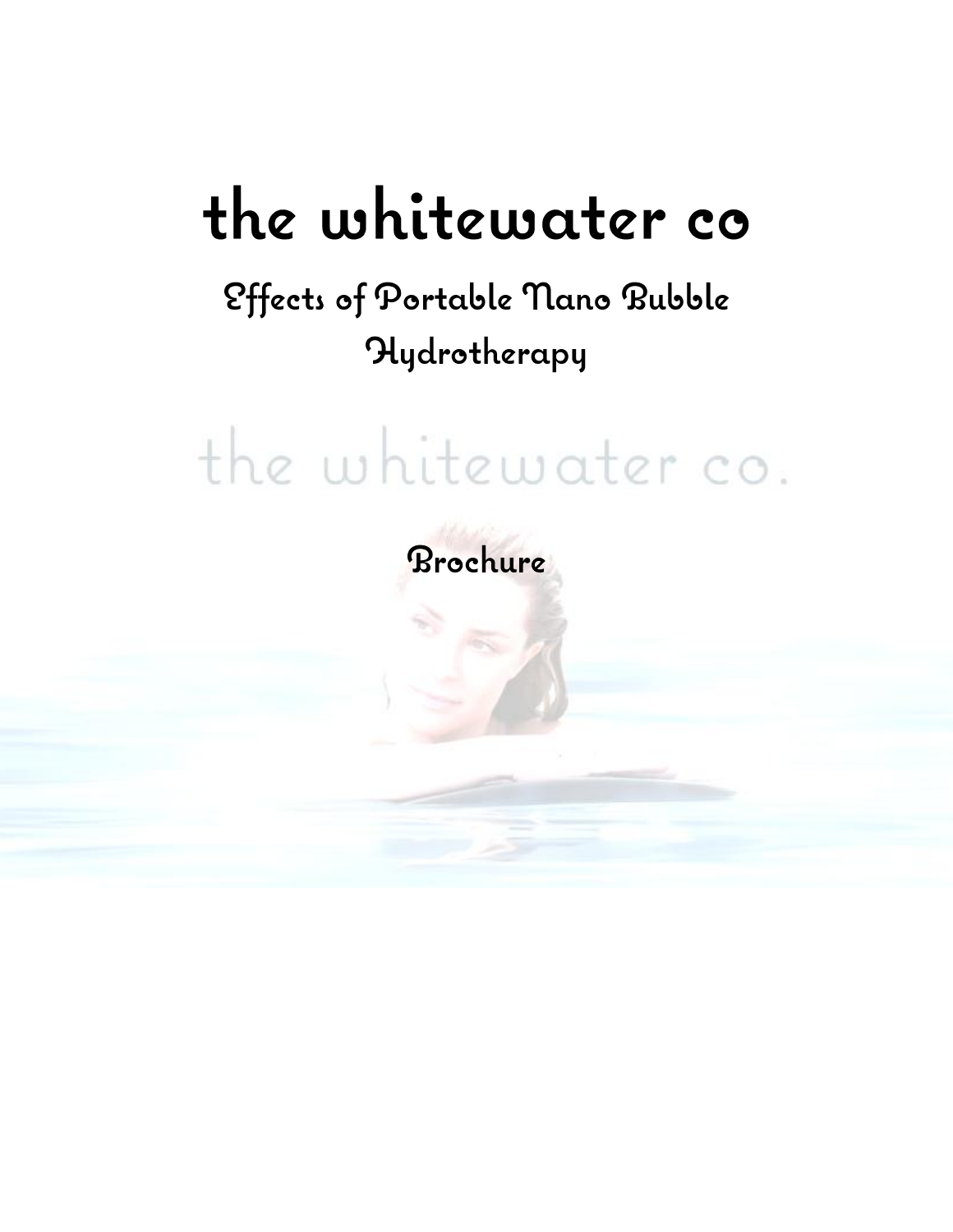# the whitewater co

Contents

**Introduction** What Are Micro/Nano Bubbles?

Principles applied to Skin

What are Anions?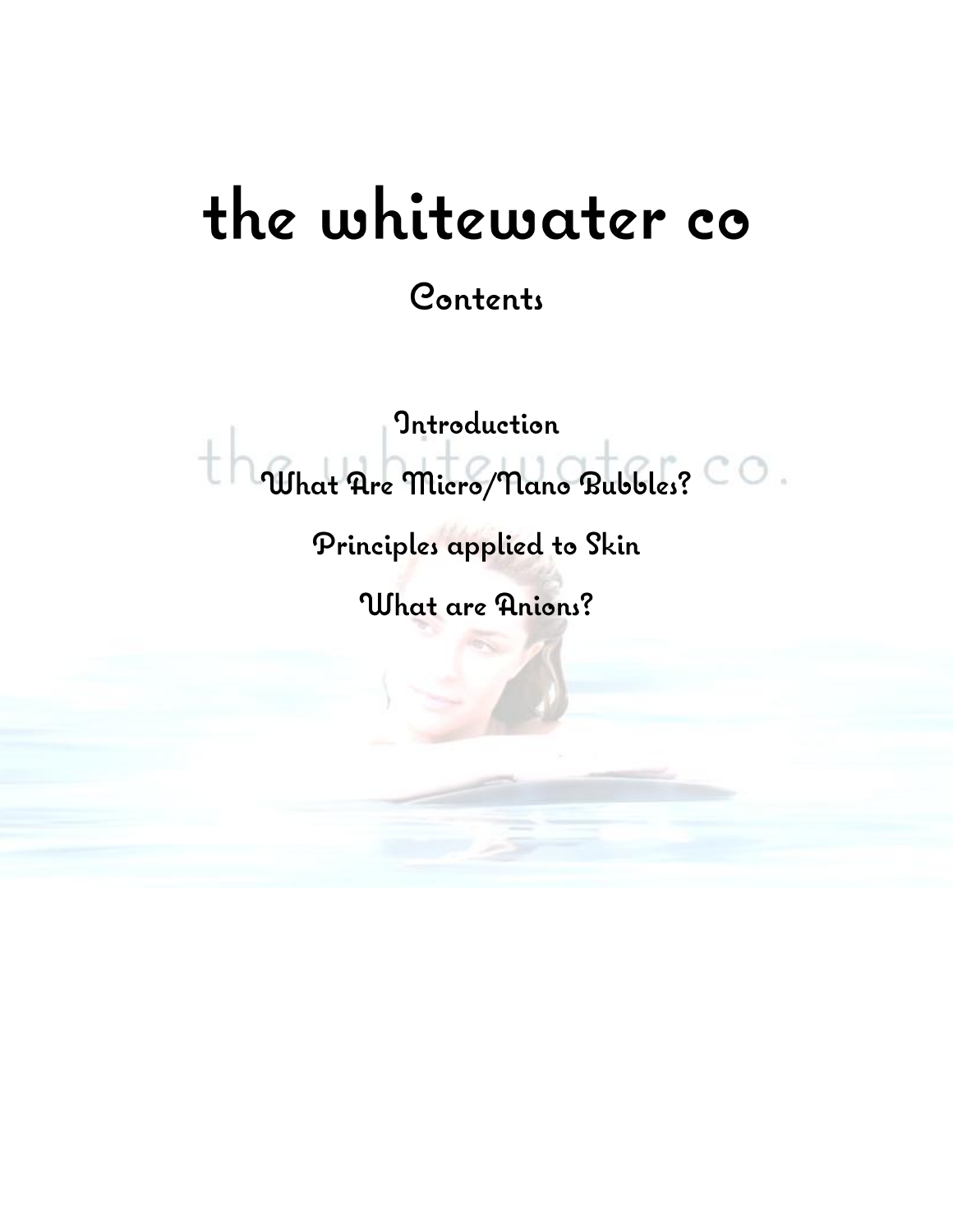# the whitewater co **Introduction**

Micro / Nano Bubbles are gas-containing cavities in an aqueous solution. Nano bubbles are under excess pressure as the surface tension causes a tendency to minimize their surface area, and hence volume. The gas in Nano bubbles is in constant flux with the Nano bubbles growing or shrinking by diffusion according to whether the surrounding solution is over-saturated or under-saturated with the dissolved gas relative to the raised cavity pressure. As the solubility of gas is proportional to the gas pressure and this pressure is exerted by the surface tension in inverse proportion to the diameter of the bubbles, there is increasing tendency for gasses to dissolve as the bubbles reduce in size. The internal gas pressure increases greatly at very small bubble diameters and so accelerating the process.

**The excellent redox of the bubbles and the large amount of energy generated in the course of imploding bubbles are employed for the application of disinfection and sterilization.**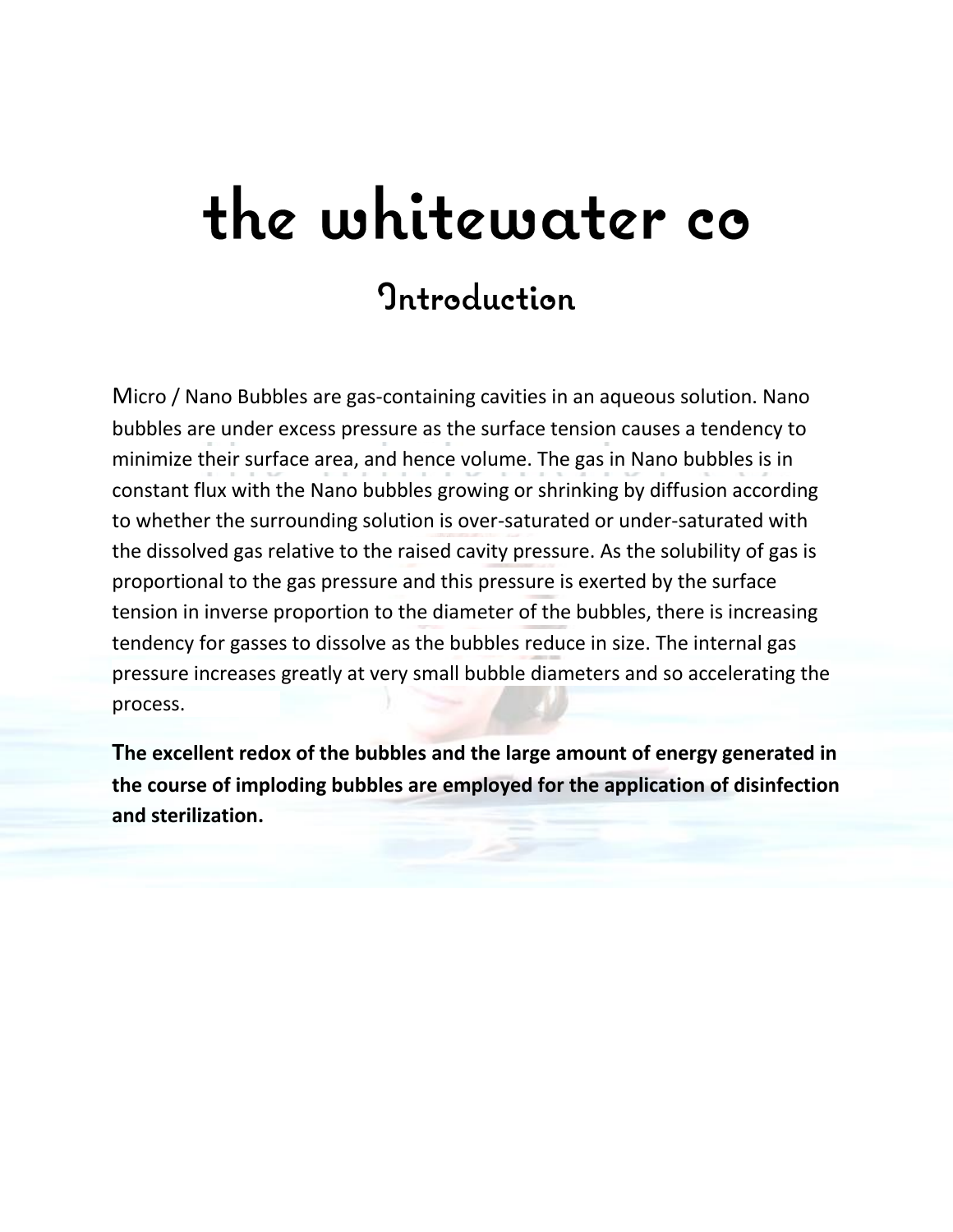# What are Micro / Nano Bubbles?

*- "Micro/Nano Bubble" is a phrase combining "Micro Bubble" with "Nano bubble" - Micro Bubble is a fine bubble with 10μm - 100μm diameter - Nano Bubble is a ultra fine bubble with less than 0.2μm diameter*

## Micro / Nano Bubbles have longer retention

*In water, 1mm Bubbles rise @ 0.361 fps or 3,610 times faster than the Micro/Nano Bubbles which rise @ 0.0001 fps and remain in water for extended period.*



Micro / Nano Bubbles have a larger surface area

*Promotes improved oxygenation efficiency for higher COD* (*chemical oxygen demand*) and *BOD (biochemical* **oxygen** *demand) reduction*



*1 cubic mm volume of Micro / Nano Bubbles has 10,000 times greater surface area than 1 cubic mm of normal air bubbles*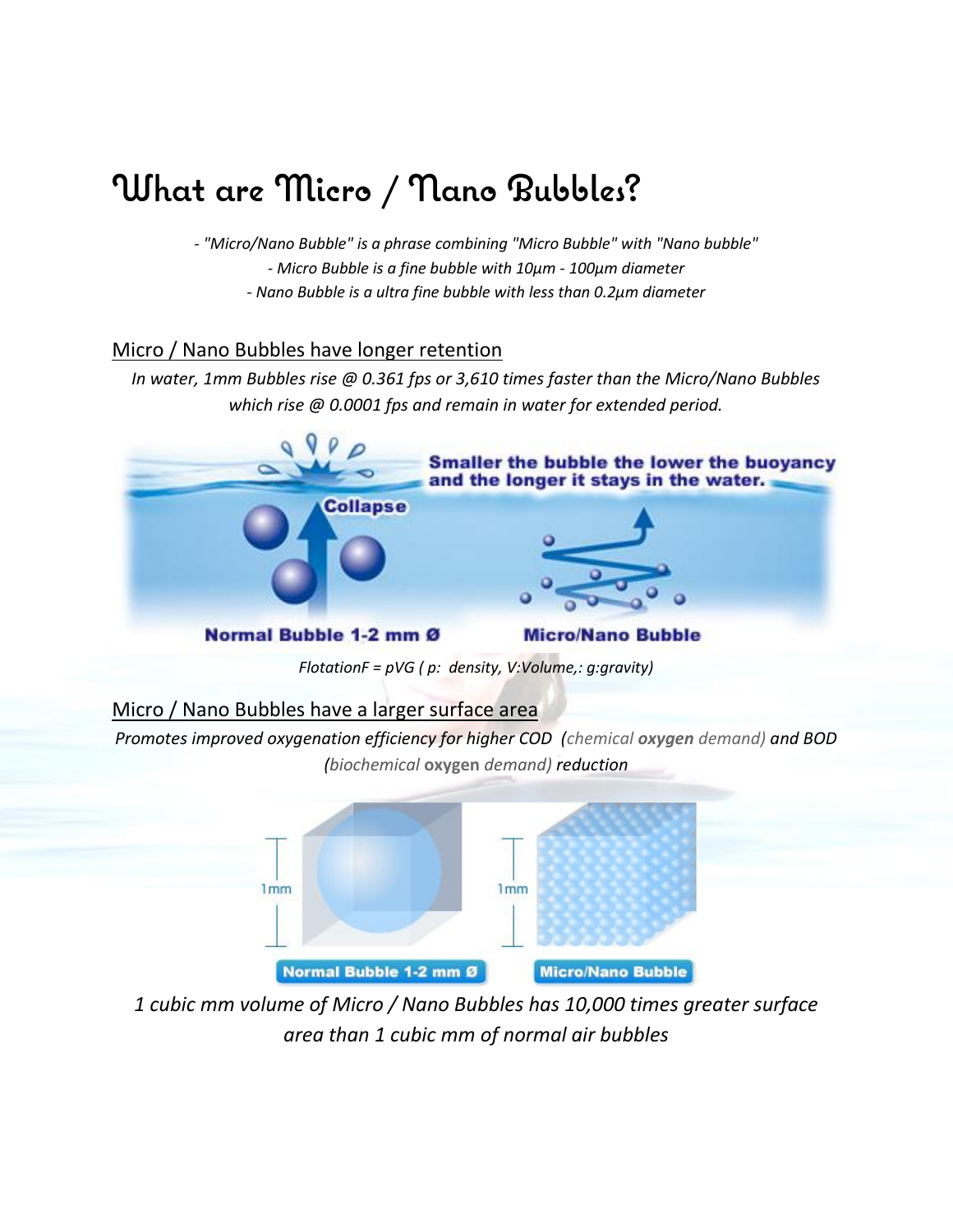## Air Flotation Efficiency

#### Greater volume of smaller bubbles achieve maximum separation of solids



*Increased time of dissolved oxygen due to decrease in bubble rising speed*

High temperature (heating effect) - Telangiectasia Micro-vibration ultrasonic

- Penetration into body by as deep as 4 cm (vibration)
- Heat generated by vibration
- Power generated by micro vibration is strong
- Massage and cleansing effect
- O2 Increase in amount of dissolved oxygen (Body activated)
- O3 Sterilizing effect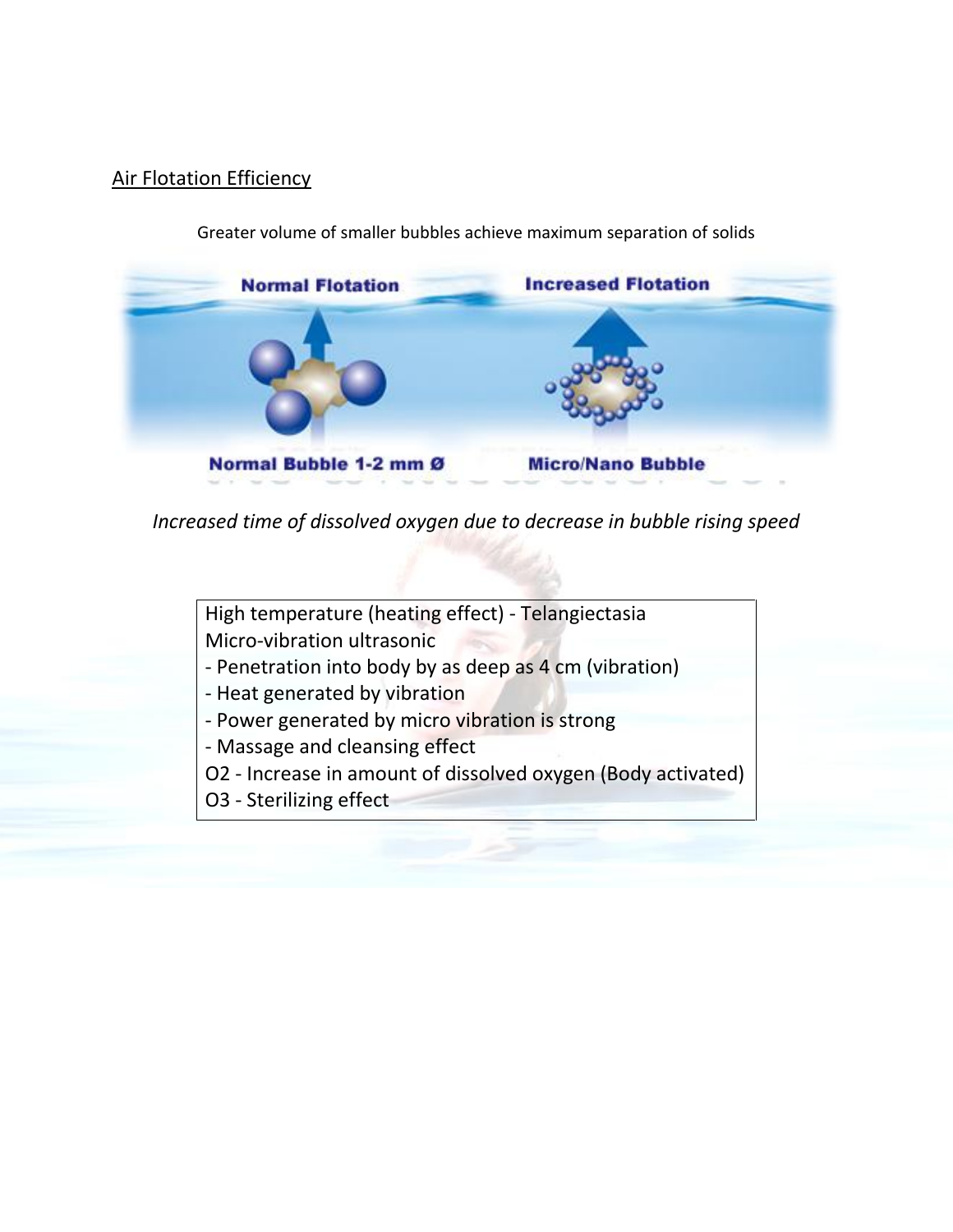# Principles applied to Skin

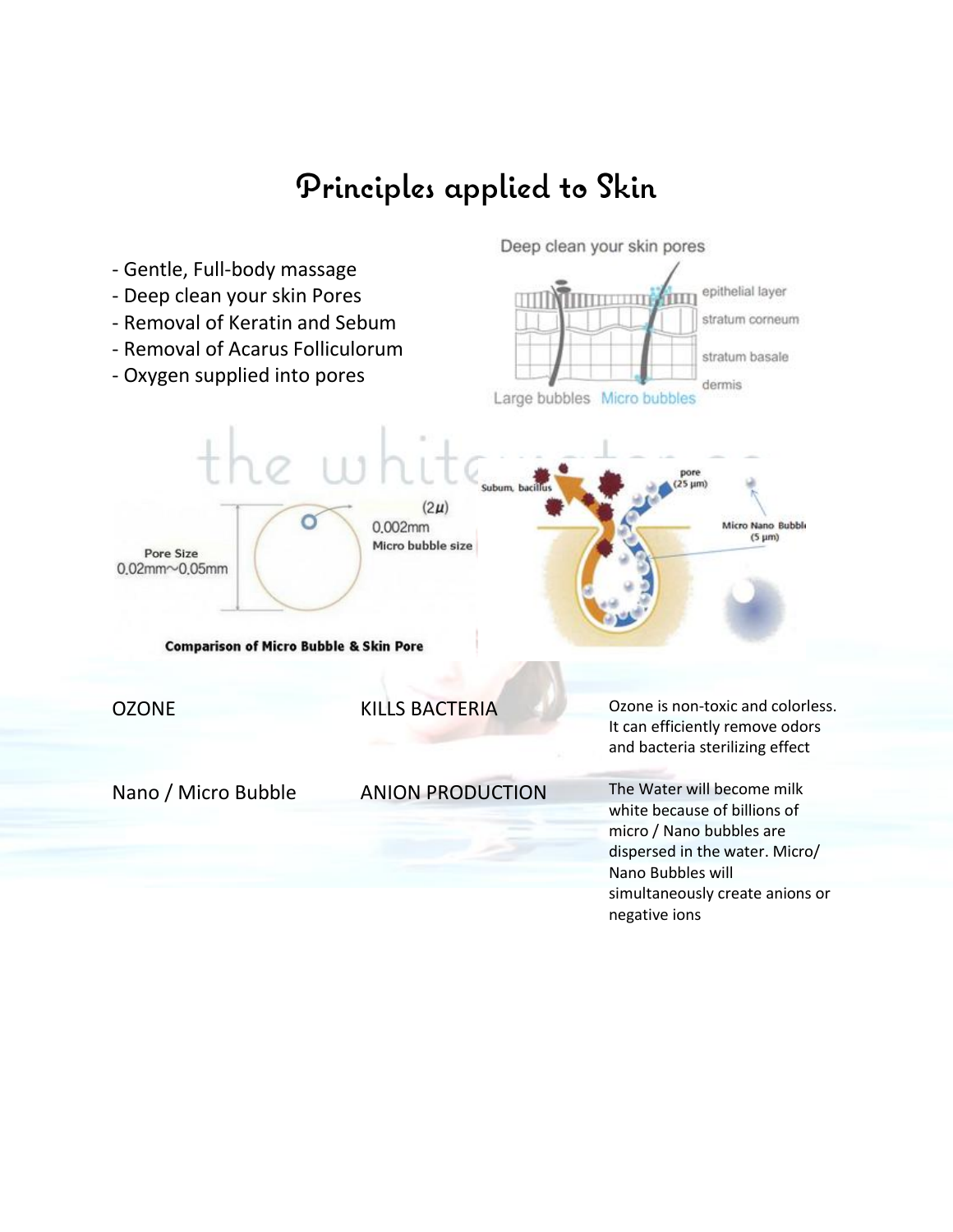### Anions and Atopic Dermatitis

The skin may be divided into three tissues, the epidermis, derma and subcutaneous. When and allergic pollutant materials reaches the epidermal cells from the corny layer, microphage which is one kind of white blood cell (white corpuscles) captures and disintegrates the allergic pollutant materials.

**Epidermis** Dennis Subcutaneous Layer

However, if there is too much bacteriophage and cannot be treated, the microphage hands over part of argen to T cell ( a type of white corpuscles). The T cell transfers the information to eosinophil, (another white corpuscle) and collects the eosinophil dispersed in the blood to an argen-seeped place. The inflammation is the result in which the eosinophil collected on the affected part discharges the chemical transmitter out of the body.

If the inflammation occurs too often, this creates problems, the hard tissues of corny layer lie on the epidermis which is protected by a film like natural cream, which is so-called the skin. The corny layer prevents the moisture on the skin from evaporating and keeps the skin moisturized and also prevents the skin from being invaded by bacteria or germs. Atopic dermatitis is a disease where the corny layer is peeled off. Patients suffering from atopic dermatitis greatly lack the fatty substance known as ceramides necessary for the corny layer.

# **The anion effect on Atopic Dermatitis contributes to cleaning of active oxygen emitted to the argen when the microphage collects the argen**.

If the microphage produces too much active oxygen the corny layer is destroyed by the active oxygen to make the skin rough and to destruct the sebaceous gland that synthesizes the ceramides, whereby the secretion of the ceramides is rather prevented**.** 

**In order to prevent this the best way to remove the active oxygen is by stimulating the corny layer using electrons.**

**Furthermore, the inflammation caused by eosinophil can be avoided by the supply of electrons. The anion is the very substance that supplies the electrons.**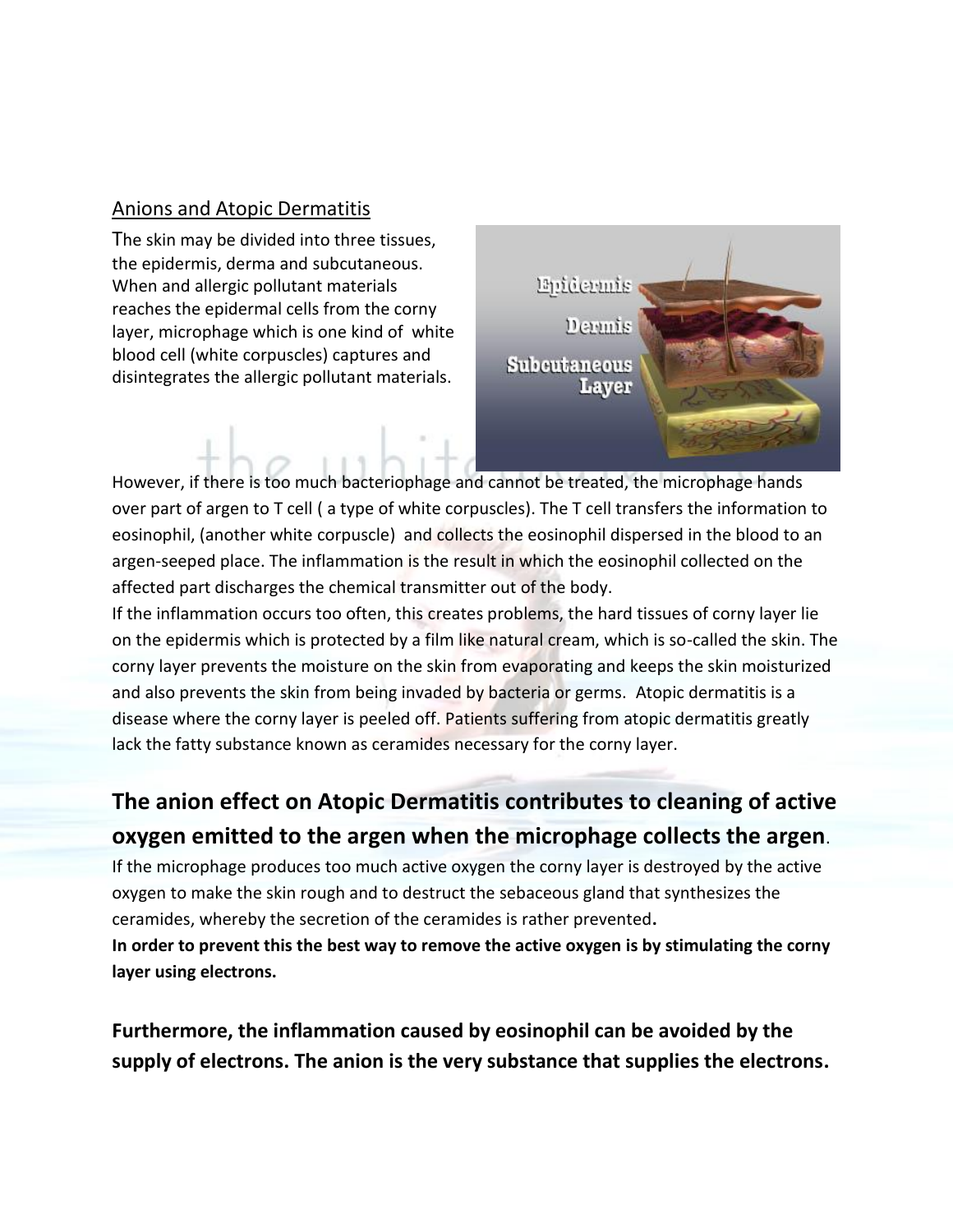# What are Anions?

# **Independent SGS testing has shown that the White Water Co. Portable Nano / Micro Bubbler Pump can create over 1,236,000 ANIONS PER CC**

Anions float around in the air and moisture in the atmosphere.

Anions are absorbed through respiration or through the skin, whereby the anions promotes the metabolism of cells, increases vitality, cleans the blood, helps recover from fatigue, promotes appetite, it's no wonder that the anions are known as the "vitamins in the air".

Anions are absorbed into the body through the skin and respiration, anions react with hemoglobin to transport Oxygen to the blood and to cells of each organ through the circulation, whereby various nutrients and energy are produced through the metabolism. The anions promote the health, vitalize the immune system and promote the natural curing of diseases.

#### Asthma and Anions

Asthma suffered by many people these days is considered to have been caused by polluted air and inhaled air containing a large amount of cations, thereby changing the body to acid constitution, or by overdosed cations, thereby markedly shrinking the vascular or bronchus.

If an anion generator is capable of generating 100,000 anions or more /cc at a distance of 1m, the asthma can be alleviated.

Use of anions in sleep helps decrease the hydrogen ion concentration in vascular to decrease the hydrogen ions and to reduce the active oxygen because the anions acts on vitamins C, E, and beta carotene oxidized in the body to become the ascorbic acid ( vitamin C ).

The mineral portions in the blood or in the cells receive the electrons to be in the status of having many electrons.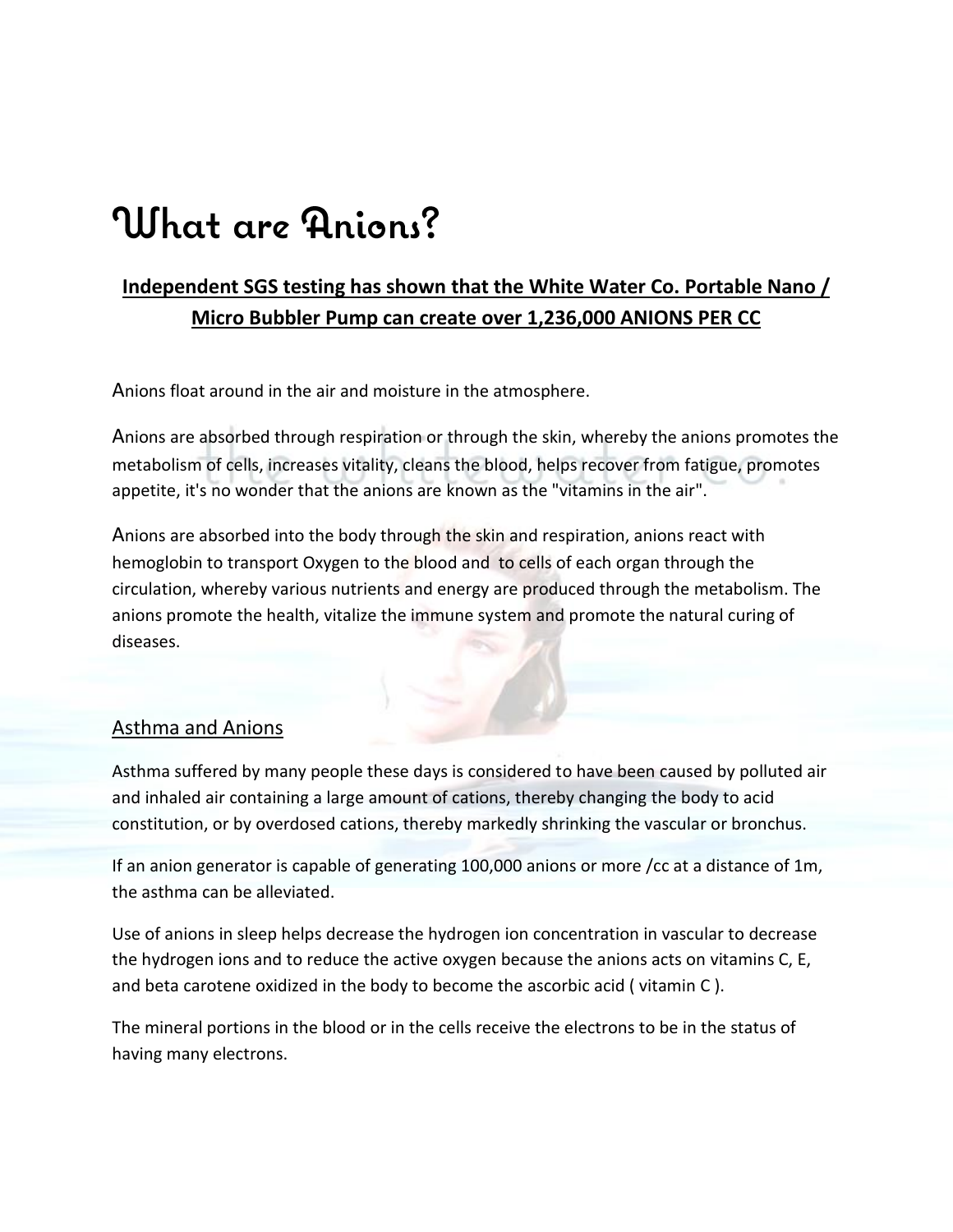### **References**

Agarwal, S., Apple, D., Buratto, L., Alio, J. (2002). Textbook of Ophthalmology (1st ed). Philadelphia, PA: Lippincott Williams & Wilkins

Guyton, A.C., Hall, J.E. (2006). Textbook of Medical Physiology (12th ed). Philadelphia, PA : Saunders/Elsevier

the wh

Thayer, R. E. (1989). Biopsychology of Mood and Arousal. New York: Oxford University Press.

Pugliese, P. T. (2008, August 22). The practical use of topical oxygen. Skin Inc. September 2008. Retrieved from http://www.skininc. com

Stücker, M., Struk, M., Altmeyer, P., Herde, M., Baumgärtl H., & Lübbers, D. W. (2001). The

cutaneous uptake of atmospheric oxygen contributes significantly to the oxygen supply of human dermis and epidermis. Journal of Physiology, 538, 985-994. doi:10.1013/jphysiol.2001.013067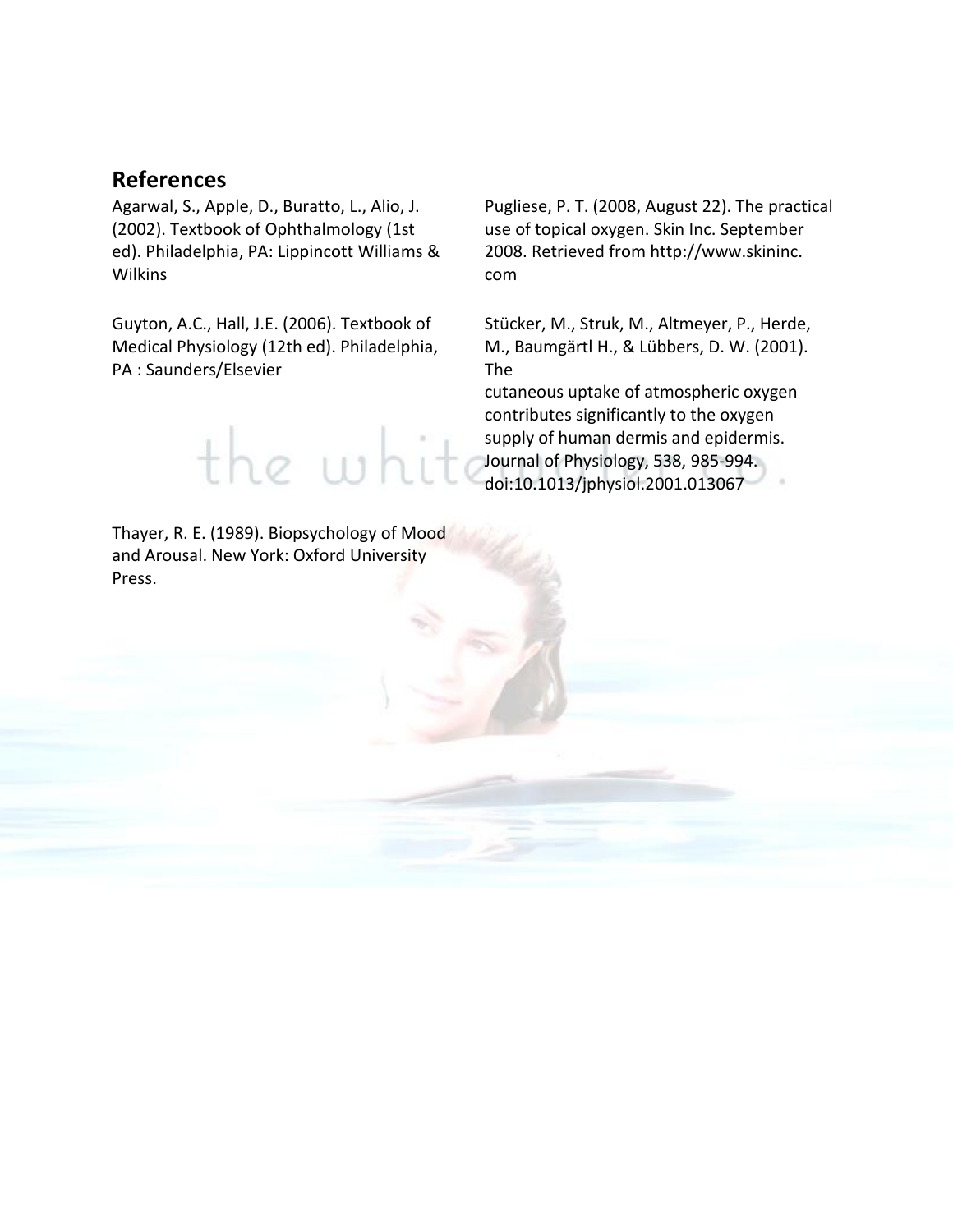## **Appendix**

### **1)** Stokes' law

In 1851, George Gabriel Stokes derived an expression for the frictional force — also called drag force — exerted on spherical objects with very small Reynolds numbers (e.g., very small particles) in a continuous viscous fluid. Stokes' law is derived by solving the Stokes flow limit for small Reynolds numbers of the generally unsolvable Navier–Stokes equations:

 $F_d = 6\pi \mu R V$ 

#### Where:

 $\bullet$  F<sub>d</sub> is the frictional force acting on the interface between the fluid and the particle (N),

- $\mu$  is the fluid's viscosity ( [kg m-1 s-1]),
- R is the radius of the spherical object (m),
- V is the particle's velocity (m/s).

If the particles are falling in the viscous fluid by their own weight due to gravity, then a terminal velocity, also known as the settling velocity, is reached when this frictional force combined with the buoyant force exactly balance the gravitational force. The resulting settling velocity (or terminal velocity) is given by: Where:

$$
V_s = \frac{2}{9} \frac{(\rho_p - \rho_f)}{\mu} g R^2
$$

• Vs is the particles' settling velocity (m/s) (vertically downwards if  $p_P$  >  $p_f$ , upwards if  $\rho_{\rm p}$  <  $\rho_{\rm f}$  ),

- g is the gravitational acceleration ( $m/s<sub>2</sub>$ ),
- $\rho_p$  is the mass density of the particles (kg/

m<sub>3</sub>), and• pf is the mass density of the fluid (kg/m<sub>3</sub>).

### **2)** Van der Waals forces

In physical chemistry, the **van der Waals force** (or **van der Waals interaction**), named after Dutch scientist Johannes Diderik van der Waals, is the attractive or repulsive forces between molecules (or between parts of the same molecule) other than those due to covalent bonds or to the electrostatic interaction of ions with one another or with neutral molecules.

### The term includes:

- force between two permanent dipoles (Van der Waals-Keesom force)
- force between a permanent dipole and a corresponding induced dipole (Van der Waals-Debye force)
- force between two instantaneously induced dipoles (London dispersion force or Van der Waals-London force)

Van der Waals forces include attractions between atoms, molecules, and surfaces. They differ from covalent and ionic bonding in that they are caused by correlations in the fluctuating polarizations of nearby particles a consequence of quantum dynamics.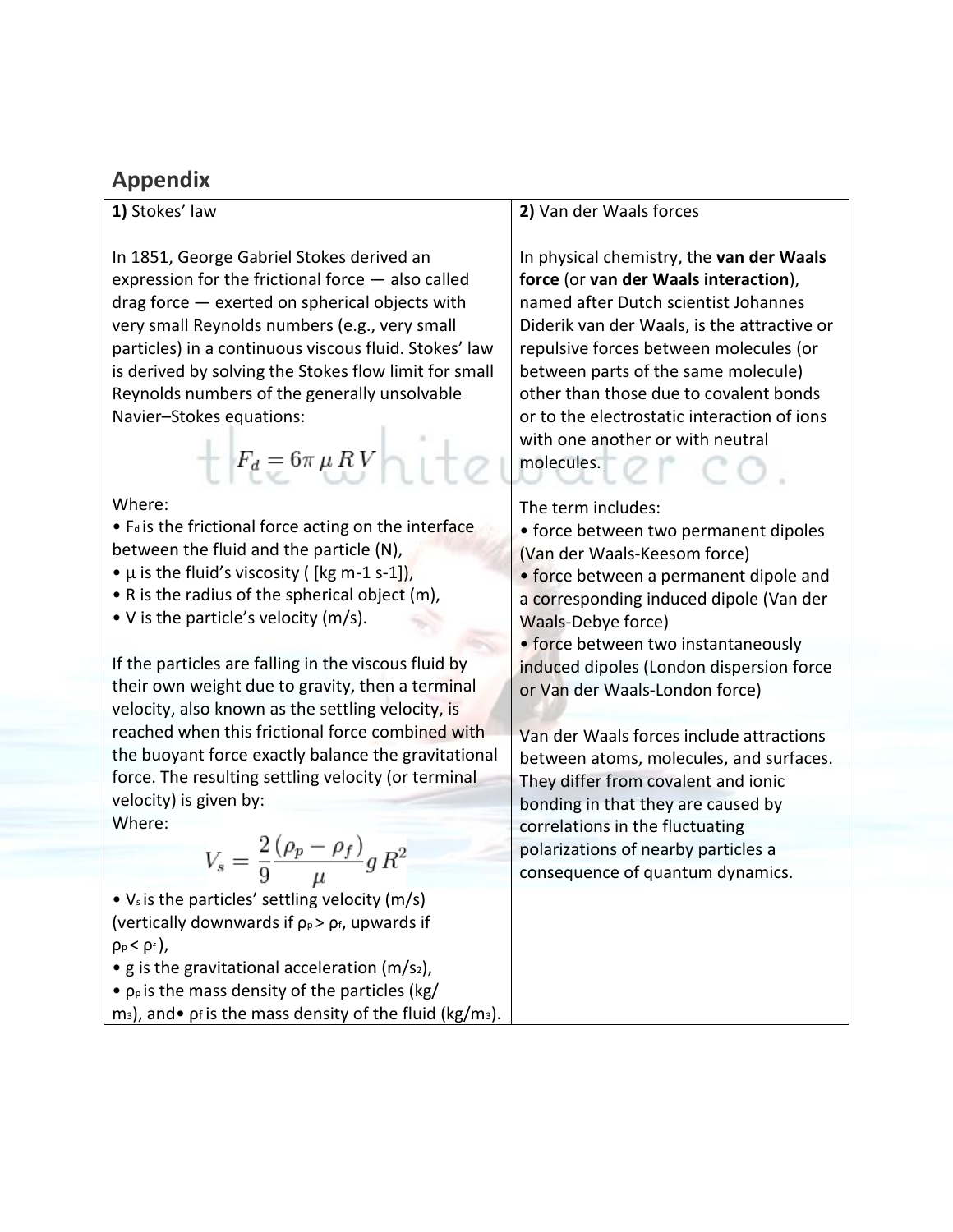#### **3)** Henry's Law

At a constant temperature, the amount of a given gas dissolved in a given type and volume of liquid is directly proportional to the partial pressure of that gas in equilibrium with that liquid. An equivalent way of stating the law is that the solubility of a gas in a liquid at a particular temperature is proportional to the pressure of that gas above the liquid. Henry's law has since been shown to apply for a wide range of dilute solutions, not merely those of gases.

Gaseous ions - Although ions may be formed in most gases, we will restrict ourselves here to discussion of those types of ions that may be formed and found in atmospheric air, the so-called air ions or atmospheric ions.



The formation of an air ion starts with an electron being knocked off a neutral air molecule, as shown in Figure 1. The now positive molecule (oxygen or nitrogen) will rapidly attract a number of polar molecules (10–15), mostly water, and this cluster is called a positive air ion. The electron will probably attach to an oxygen molecule (nitrogen has no affinity for electrons), and this negative molecule will attract a number of water molecules (maybe 8–10), forming a cluster called a negative air ion. It is important to note that ions are always formed in pairs, and always the same number of positive and negative ions.

It takes certain energy, about 34 eV  $($ ~5.4 x10–18 J) to knock off the initial electron. This energy may be delivered **Thy shortwave electromagnetic** radiation (x-rays or gamma rays), or more often from a colliding particle.

Natural ionization - Most of the ionization in the lower atmosphere is caused by airborne radioactive substances, primarily radon and its short-lived daughters. In most places of the world, ions are formed at a rate of 5–10 pairs per cm3 per second at sea level. With increasing altitude, cosmic radiation causes the ion production rate to increase. In areas with high radon exhalation from the soil (or building materials), the rate may be much higher.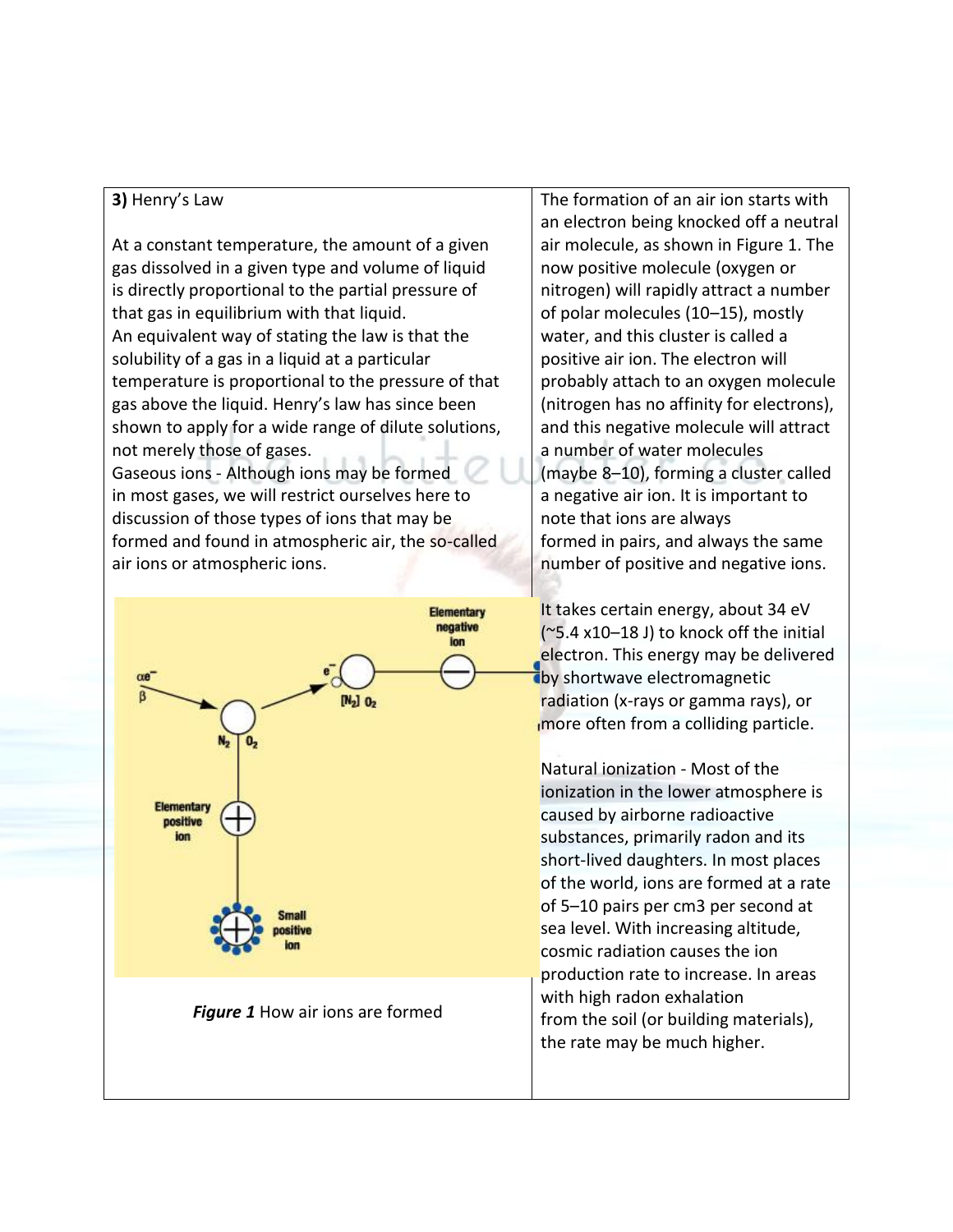Natural ionization - Most of the ionization in the lower atmosphere is caused by airborne radioactive substances, primarily radon and its short-lived daughters. In most places of the world, ions are formed at a rate of 5–10 pairs per cm3 per second at sea level. With increasing altitude, cosmic radiation causes the ion production rate to increase. In areas with high radon exhalation from the soil (or building materials), the rate may be much higher.

It is primarily alpha-active materials that are responsible for the ionization. Each alpha particle (for instance, from a decaying radon atom) will, over its range of some centimeters, create approximately 150,000–200,000 ion pairs. (Niels Jonassen, MS, DSc, retired from the Technical University of Denmark)

# the whitewater co.